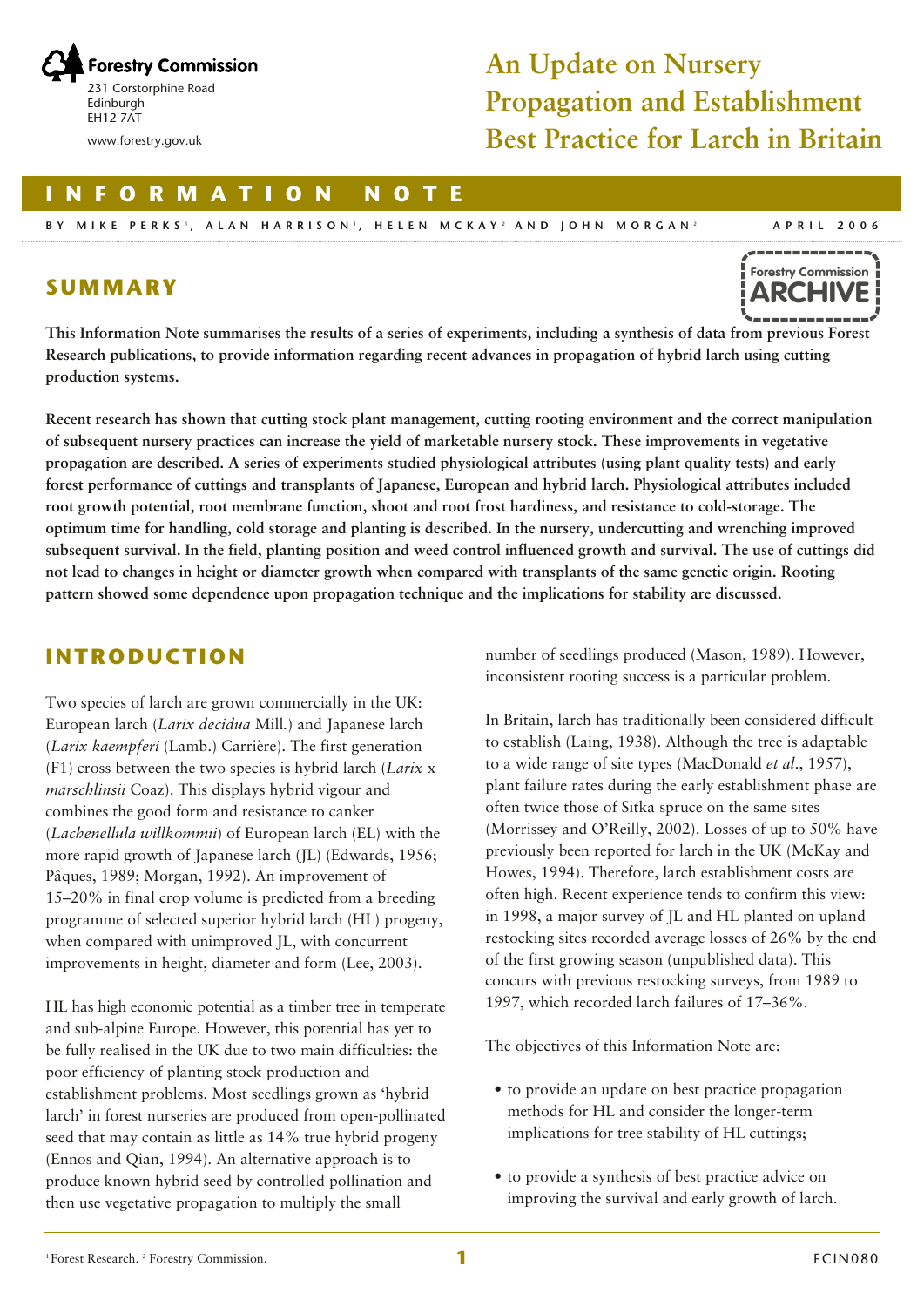## **IMPROVING HYBRID LARCH PRODUCTION: CUTTINGS AND FUTURE STABILITY**

### **Propagation problems**

Traditionally, HL seed has been produced in openpollinated seed orchards that contain a mixture of EL and JL trees. As there is a degree of breeding incompatibility between the two species, in particular because JL tends to flower earlier than EL, the resultant seed contains a high proportion (>50%) of either pure EL or JL, depending upon the mother tree from which the seed was collected.

There are only two ways to ensure production of 100% hybrid seed: either controlled pollination between the two species or a seed orchard planted with dioecious mother trees of one species in mixture with males of the other (Morgan, 1992). Only controlled pollination is used in the UK and the amount of HL seed so produced falls well short of the potential demand for plants (Morgan, 1992). Added to this is the high unit production cost  $\geq \pounds 1.00$  per viable seed). This renders the direct use of seed to produce planting stock, even if it were available, prohibitively expensive.

Vegetative propagation from cuttings is used to maximise the number of plants produced from each seed thus increasing plant availability and reducing the cost of the seed per plant. In research trials, conducted in an unheated polytunnel with mist irrigation, this method of plant production has proven to be a dependable system of propagation with both summer (softwood) and spring (hardwood) cuttings (Mason, 1989). In the UK, large-scale production of rooted cuttings of HL began in 1990 at the Forestry Commission's Delamere Nursery in Cheshire, striking both hardwood and softwood cuttings in cells. At its peak, 150 000 HL cuttings were inserted per year but low rooting percentages (<40%) and poor plant quality, particularly plagiotropic growth, caused the system to be abandoned in 1996. However, recent experiments in the UK and other parts of Europe have highlighted and refined some of the requirements for successful economic production.

### **Plagiotropism**

There is a tendency for HL cuttings taken from side shoots to initially retain their branch habit as a rooted cutting, i.e. they grow more horizontally than vertically. This is termed plagiotropic growth. Although there is good evidence that such plants revert to vertical growth

during the post-planting establishment phase, however, the form of the nursery product can be so poor as to be unmarketable. To reduce this effect tip cuttings should be used in preference to base cuttings.

### **Stock plant yields**

A series of experiments examined the effects of applying a general fertiliser boost to stock plants in varying amounts at various times during the growing season (Harrison *et al*., 2002). A June application was found to promote fascicular bud growth resulting in the production of many short shoots (2–6 cm). However, these failed to root successfully and no benefit was evident in the number or rooting of standard (>8 cm) shoot cuttings. Foliar nutrient status and height growth were also unaffected by boost additions, leading to the conclusion that fertiliser manipulation does not improve stock plant cutting yield.

There is an age-induced decline in cutting rootability that may occur as early as 5 years from seed. Other studies indicate a slightly longer period, at age 6–7 (Yang *et al*., 2002). To ensure continuing yield, a cycle of stock plant propagation and replacement, within this time frame, needs to be established.

### **Rooting**

The effects of clonal variation, substrate type and bud status (flushing) on rooting of softwood and hardwood cuttings (from the same stock plants) were investigated.

These studies showed a very wide clonal variation in cutting rootability between stock plants (range 0–100%), though most were in the 60–80% range. This variation also proved unpredictable from year to year, making the selection of good rooting clones impossible.

Freely draining rooting substrates were found to be beneficial when mist irrigation watering systems were used. Substrates containing a minimum volume of onethird grit or perlite were found to perform best, with pure grit doing equally well. A relative humidity (RH) of 80% was found to be optimal for the rooting phase of 8–12 weeks, after which RH could be reduced to ambient over the following four weeks (Harrison *et al*., 2002).

There is evidence that the addition of slow release fertiliser to the rooting substrate can be beneficial to the survival and subsequent growth of cuttings. It is thought to offset the nutrient leaching effects that can be observed during the rooting phase, particularly under intermittent mist irrigation.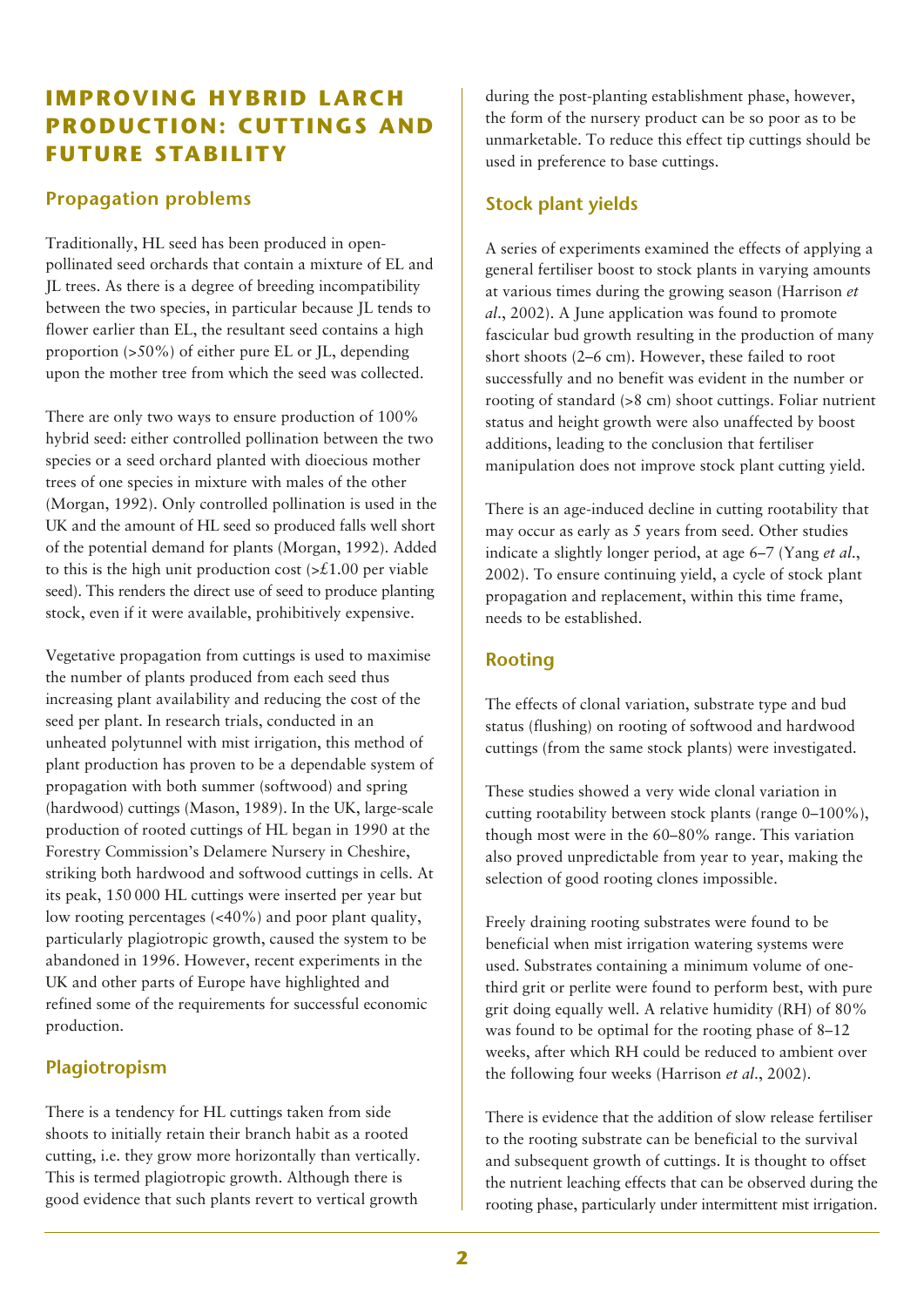Unflushed hardwood cuttings rooted better than flushed ones (15% increase in survival) in UK trials. However, other studies have found the reverse to be true (Verger, 2002). Overall, hardwood cuttings exhibited higher rooting percentages than softwood cuttings. Nevertheless, the use of softwood cuttings is an option that should not be dismissed as it allows more flexible use of nursery resources.

The use of various rooting hormone treatments gave inconsistent results. Nevertheless, it can be concluded that hormone application is unlikely to be a cost-effective operation.

### **Remaining problems**

Despite significant progress in the development of the vegetative propagation production system, some problems remain. In particular, variability in rooting, poor root structure, fungal attack to soft shoots and the low proportion (<60%) of marketable plants produced relative to the number of cuttings rooted (Harrison *et al*., 2002).

### **Economics of production**

This relatively low rooting success (compared with Sitka spruce) may simply be a characteristic of the species but it may still be economic to produce HL cuttings if the market will support a higher priced product (Table 1).

#### **Table 1**

Estimated variation in HL production costs ( $E$  per 1000 plants) dependent on number of cuttings produced per stock plant, relative to rooting potential.

| <b>Rooting level</b> | 60 cuttings per<br>stock plant | 100 cuttings per<br>stock plant |
|----------------------|--------------------------------|---------------------------------|
| 50%                  | 400                            | 388                             |
| 60%                  | 346                            | 335                             |
| 70%                  | 308                            | 300                             |

It is evident that, compared with HL transplants (e.g. 1+1  $\&$  £175 per 1000 plants), the cost of producing cuttings is approximately double (Table 1). However, genetic gains of 15–20% for 10-year height and 20–25% for stem straightness are predicted with genuine hybrid stock (Lee, 2003), which would largely offset the cost differential of the two nursery systems. Furthermore, predicted height (>20%) and straightness (>30%) gains are possible by selection of outstanding hybrid material using controlled pollination and vegetative propagation methods (Lee, 2003).

## **IMPROVING THE ESTABLISHMENT OF LARCH**

#### **Nursery practice**

Transplanting rooted cuttings within the nursery stimulates new root growth resulting in a more fibrous root system (Aldhous and Mason, 1994; Morgan, 1999). French studies have compared treatments that can influence the growth and quality of transplanted cuttings for bare-root production (Verger, 2002). The factors investigated included:

- the time and density of transplantation;
- the root quality and size of the rooted cutting;
- the effects of root pruning.

Results showed that transplanting in October at a density of 60 plants per  $m<sup>2</sup>$  is the most successful. The initial quality of the rooted cutting is also important. Those with a radially symmetrical root distribution and a height >20 cm grew best, resulting in 90% survival, with 55% of these graded as marketable plants. Root pruning did not show any benefit to transplanted cuttings.

Irish studies suggest that transplanted larch seedlings should be undercut in June of their second growing season and wrenched early if height control is required, whilst more than one wrenching may be necessary to improve fine root production (Morrissey and O'Reilly, 2002).

Undercutting and wrenching help to improve subsequent plant growth in conifers by:

- modifying seedling morphology by increasing root:shoot ratio and the proportion of fine roots;
- improving the fine root membrane function.

Nursery techniques for undercut stock production, e.g. sowing density, timing, fertilisers, are discussed in detail by Mason (1994).

Undercutting and wrenching significantly improved survival of larch (EL and JL) after outplanting and greatly improved the ability of bare-root larch to withstand cool storage (McKay and Howes, 1994; McKay and Morgan, 2001; Morrissey and O'Reilly, 2002).

### **Physiological indices of plant quality**

One possible reason for the recent poor establishment of larch in Britain is its apparent sensitivity to cold-storage (McKay and Morgan, 2001). Desiccation and poor handling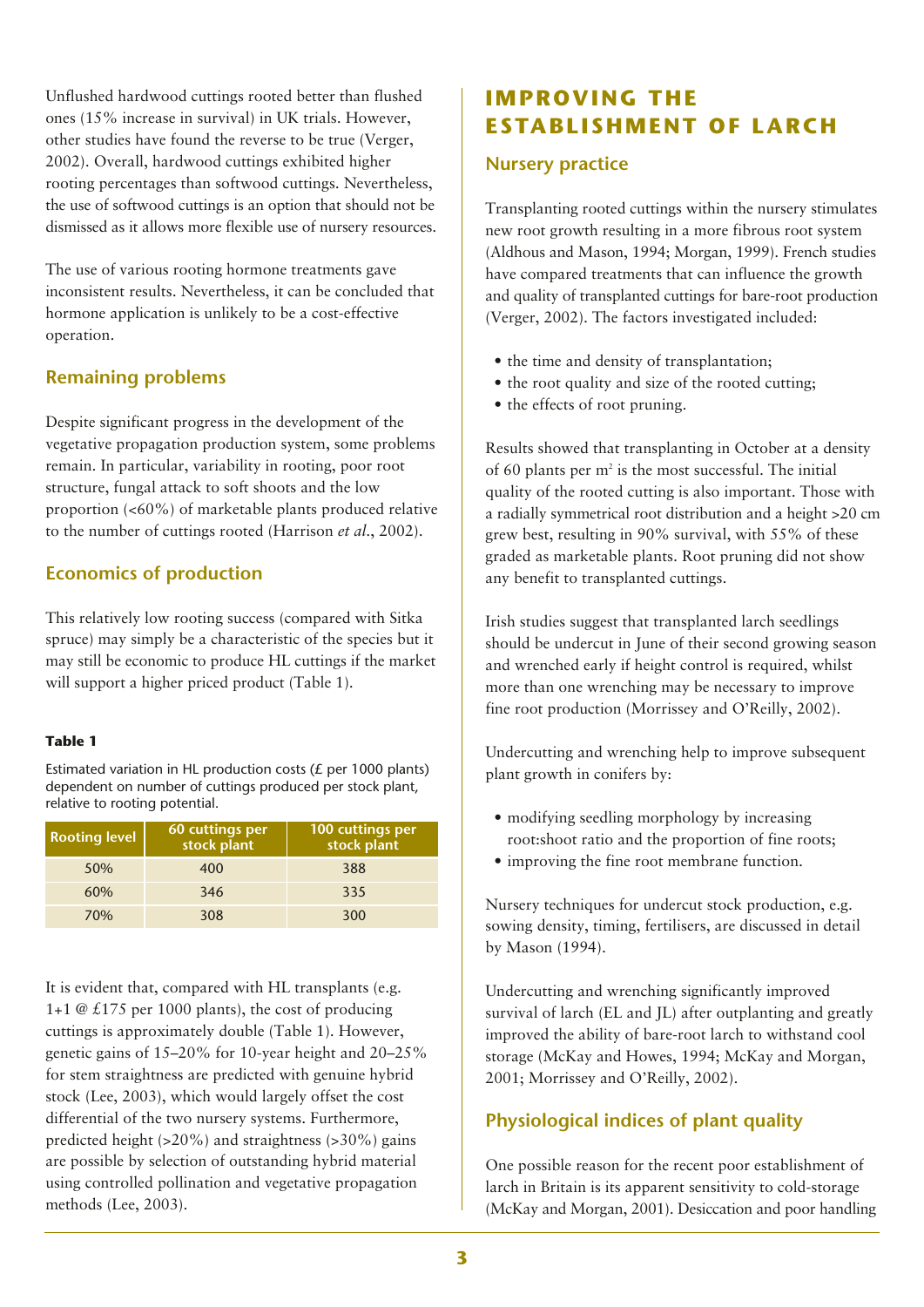of stock has also been shown to reduce survival (McKay and Milner, 2000). Therefore, careful handling is essential to improve out-planting survival. Physiological testing of plant vitality should also be used to aid the identification of correct lifting times (McKay and Morgan, 2001).

Commonly used physiological tests include:

- root growth potential (RGP);
- root membrane function (by assessment of root electrolyte leakage, REL);
- shoot and root frost hardiness (REL in conjunction with artificial freeze tests).

We summarise the results and validity of these tests for informing operational procedures for nursery production of larch.

#### **Identification of lifting windows**

Lifting windows for bare-root larch can be identified most accurately by analysis of REL in conjunction with artificial freeze testing\*. It has been found over many years that once short-term exposure to –7 °C causes only 50% damage to fine roots (artificial freeze-test (REL) LT50) larch can be lifted for cool storage (+1 to +2 °C). Freezer storage  $(-2 \degree C)$  is possible once the threshold for 50% fine root damage has dropped to –12 °C. Baseline (non-freeze) assessments of REL can also be used operationally with a threshold value for lifting of 30% leakage for bare-rooted stock and 35% for containerised stock. Fully dormant seedlings exhibit REL leakage values of 10–15%. This second method is quicker but less accurate. These recommendations compare favourably with thresholds obtained under Irish conditions (O'Reilly *et al*., 2001).

#### **Storage**

The optimum time for lifting bare root seedlings to storage is usually mid-November to the end of February (Morgan, 1999). In general cool storage  $(+1 \text{ to } +2 \degree C)$  is the preferred option for seedlings lifted in November whilst freezer storage (–2 °C) is equally good from December to February. The latter period coincides with the optimum time for plant handling. Material lifted over this period can be freezer stored at –2 °C for out-planting as late as April.

Post-storage assessments of REL can be used to assess the detrimental effects of cold storage. Experience has shown that plants with an REL of <30% are still of sufficient quality to justify out-planting.

\*The Forest Research Plant Quality Testing unit offers an artificial freeze relation to the shoot, the number and size of structural testing service (Edwards, 1998).

### **Out-planting and establishment**

The general sensitivity of larch to establishment practice was confirmed through experiments with direct-planted stock (i.e. stock that had not been cold stored). Survival of >80% after two years was possible only by planting during two relatively short periods, in autumn (October) and spring (March). This finding is peculiar to larch among commercial conifer species (McKay and Morgan, 2001). Survival of plants lifted and planted during the intervening winter months from November to February was poorer (McKay, 1998; McKay and Morgan, 2001). This pattern may be related to periods of active root growth (as indicated by RGP), with the bimodal peaks of survival possibly influenced by the deciduous habit of larch, deciduous broadleaf trees having a similar RGP pattern. RGP values >5 are indicative of good directplanted stock (root) vitality during these two periods.

Spring planting may have the further advantage that seedlings that flush a few weeks after planting will generate current photosynthate. Although there is no information concerning the ability of larch to utilise any stored photosynthate for root production, the availability of current photosynthate will benefit root growth (Philipson, 1988).

Results from field trials show that rooted tip cuttings achieve the same height and diameter growth as transplants of the same genetic origin. There is no evidence to suggest that there are any differences in stem straightness and basal sweep between the two plant types.

In one study, winter weed control applied over the first two seasons of growth improved survival by 8% (to 94.5%) and growth by 9%. The current stocking density target for larch is  $2500$  stems ha<sup>-1</sup> at year five.

It is recommended that plantings of improved family mixtures of HL should target sites with deeper rooting soils where soil nutrient regime (SNR) is poor to rich, and soil moisture regime (SMR) is moist to slightly dry (Pyatt *et al*., 2001). Sites should also have a low windiness score (DAMS <13) and an accumulated temperature  $>1000$  day-degrees ( $>5$ °C).

### **The stability of stands derived from cuttings**

It has been suggested that increased shoot growth in cuttings from improved clonal stock may come at the expense of root growth, with a resulting loss of stability. Stability is influenced by the size of the root system in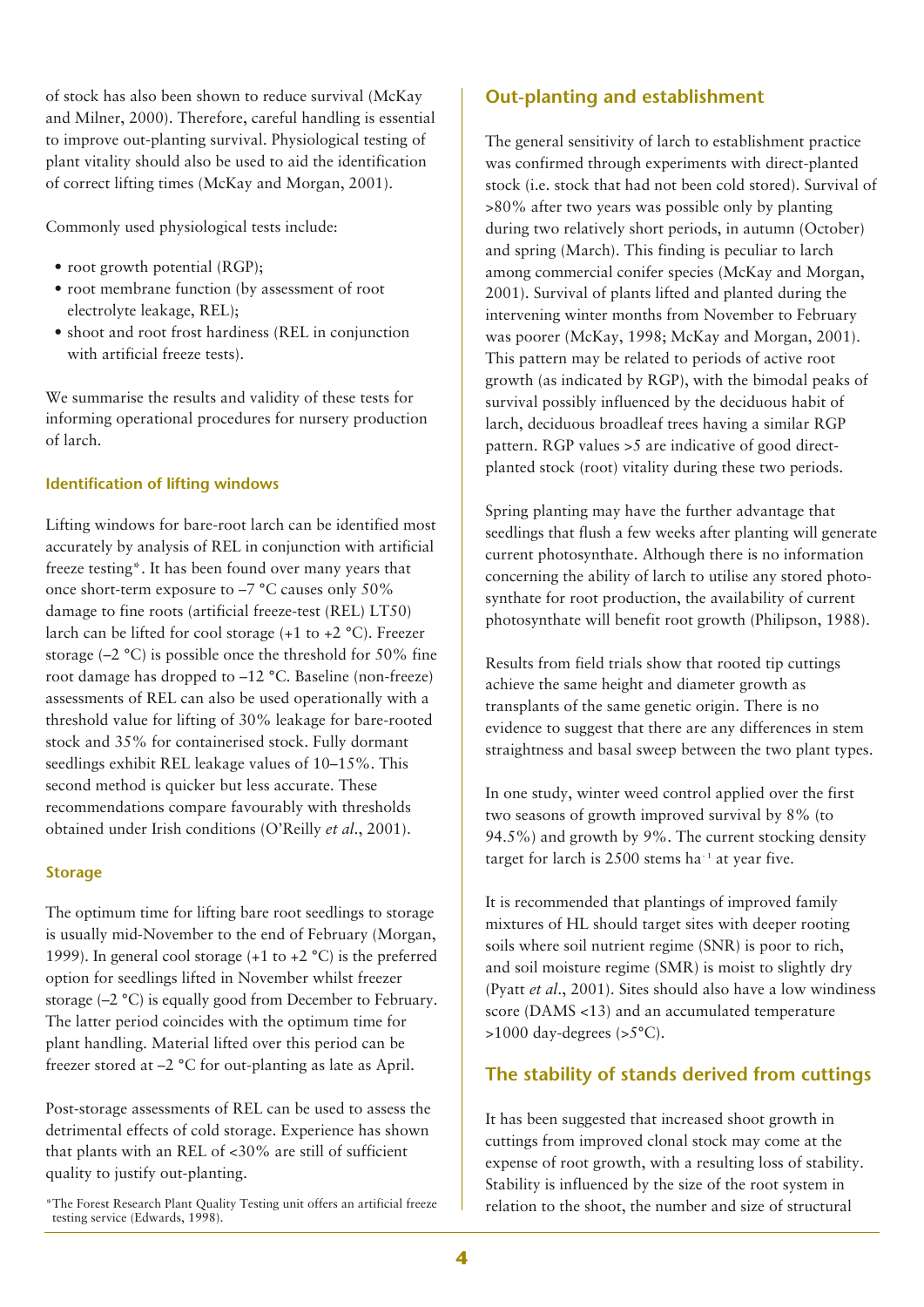roots, and their radial distribution (Coutts, 1983; Coutts *et al*., 1999). Stability improves with increasing root:shoot ratio and root number, size and symmetry.

General concern exists over the long-term stability of commercial plantations in view of the windy climate in Britain (Gardiner and Quine, 2000). Selection of the parent material and the stock propagation method may adversely affect future stability. For stock produced by vegetative propagation, the number and symmetry of roots, though strongly influenced by genotype, is likely to be less than for conventionally produced seedlings. Nicoll *et al*., (1995) found that clonal cuttings of Sitka spruce had fewer but larger roots than transplants. Uneven allocation between roots, particularly if there are a smaller number in the root system, affects other components of tree stability (Coutts, 1983) which may further exacerbate stability problems later in the rotation.

Scant information is available on larch root architecture and subsequent tree stability in the UK. However recent analysis of two 11-year-old larch experiments (in Shiplaw, south Scotland and North York Moors) suggest that there may be some reason for concern. At Shiplaw some cuttings had significantly asymmetrical structural-root architecture and there was a trend for the main structural roots to become less evenly arranged over time. At North York Moors significant asymmetrical structural-root architecture was also evident in places. However, caution should be used when interpreting these results due to the limited sample size.

## **CURRENT BEST PRACTICE GUIDELINES**

#### **Vegetative propagation**

- The first crop of cuttings can be taken after two years' growth of the stock plants from seed. Stock plants should be replaced after 5–7 years.
- Both hardwood (spring) cuttings and softwood (summer) cuttings can be utilised but hardwood cuttings are easier to handle, store and insert.
- Cutting size should be 8–10 cm long with a minimum basal diameter of 2 mm. Tip cuttings are preferred.
- Free draining rooting substrates (>30% grit or perlite content) are beneficial when propagating under mist irrigation systems. Addition to the mix of slow release fertiliser is also beneficial.
- For hardwood cuttings 80% relative humidity is optimal for the rooting phase (8–12 weeks).
- Hardwood cuttings should be transplanted in the autumn, softwood cuttings should be held over until the following year.

#### **Nursery operations**

- Larch seedlings should be undercut in June and wrenched at intervals to control height and improve root:shoot ratio.
- Direct lifting and planting of larch should ideally be confined to October and March though the most appropriate window is dependent upon the climatic zone of the planting site.
- Artificial freeze-test (REL) thresholds are accurate predictors of cool and cold storage windows. Baseline (non-freeze) REL thresholds can be used operationally for identification of lifting windows but, although slightly faster, are less accurate.

#### **Establishment**

Where larch planting with the objective of quality timber production occurs it should be noted that:

- Survival of HL cuttings should be the same as conventional stock types provided good handling practices are followed.
- During early establishment some poor form may be evident but initial differences will be minimised with tip cuttings. Plagiotropism will not usually be evident five years after planting given a cultivated weed-free planting position.
- Winter weed control, e.g. propyzamide ('kerb') when the trees are dormant (November–February) is recommended to improve survival rates.
- Plantings of improved family mixtures of HL should target sites of high yield potential.

## **ACKNOWLEDGEMENTS**

We thank Richard Jinks for his comments and input and those research staff and students responsible for conducting assessment of field trials and laboratory experiments. This work was in part funded by EU FAIR-CT98-3354.